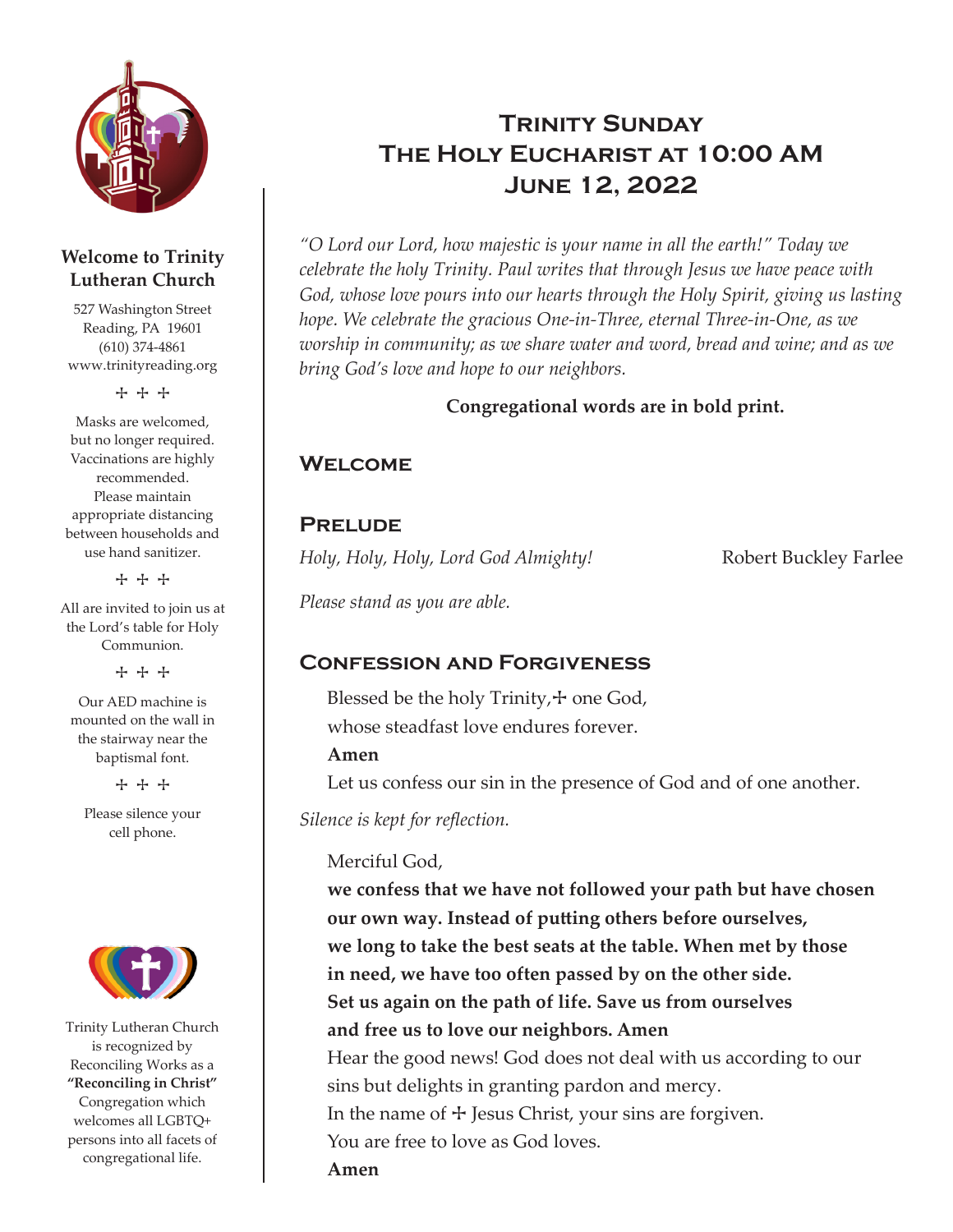#### GATHERING HYMN - Holy, Holy, Holy, Lord God Almighty!



Text: Reginald Heber, 1783-1826, alt.<br>Music: NICAEA, John B. Dykes, 1823-1876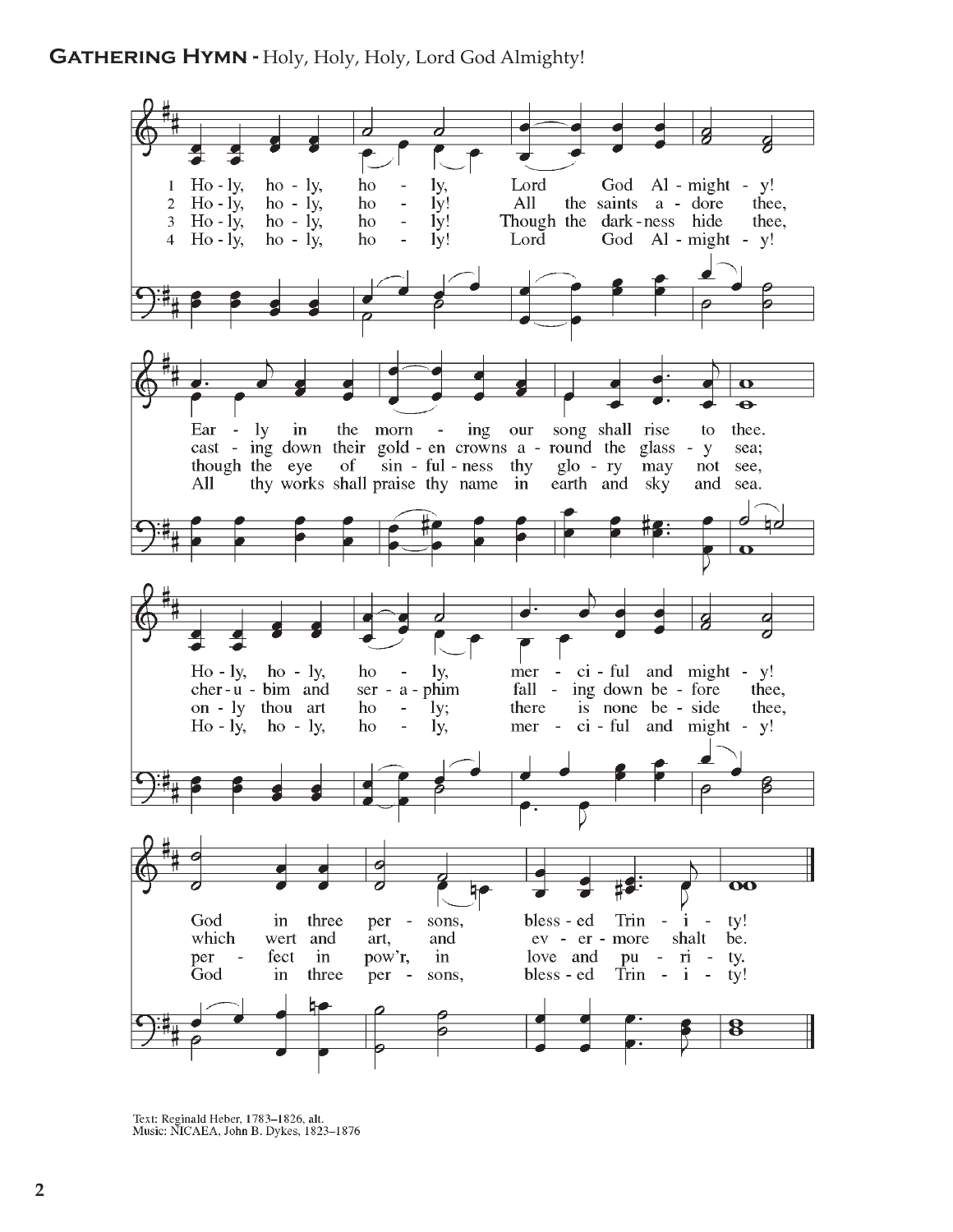#### **GREETING**

The grace of our Lord Jesus Christ, the love of God, and the communion of the Holy Spirit be with you all. **And also with you.**

HYMN OF PRAISE - All Glory Be to God on High



Text: Nikolaus Decius, 1485-1550; tr. composite

Music: ALLEIN GOTT IN DER HÖH, plainsong; adapt. Nikolaus Decius<br>Text st. 1 © 2006 Augsburg Fortress; sts. 2–4 © 1978 *Lutheran Book of Worship*, admin. Augsburg Fortress.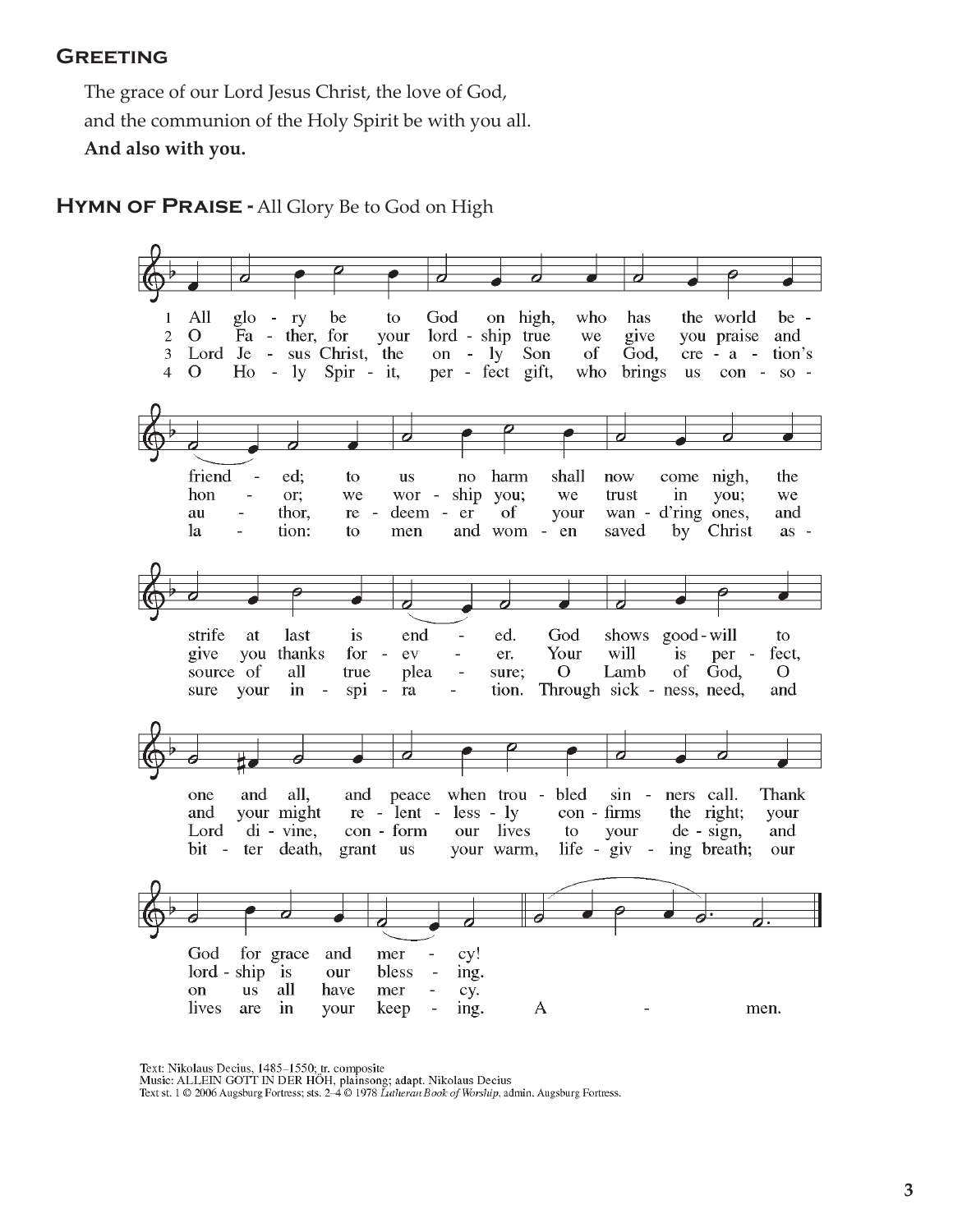#### Prayer of the Day

Let us pray. God of heaven and earth, before the foundation of the universe and the beginning of time you are the triune God: Author of creation, eternal Word of salvation, life-giving Spirit of wisdom. Guide us to all truth by your Spirit, that we may proclaim all that Christ has revealed and rejoice in the glory he shares with us. Glory and praise to you, Father, Son, and Holy Spirit, now and forever. **Amen**

*Be seated.*

#### FIRST READING: Proverbs 8:1-4, 22-31

*In the Bible, wisdom is portrayed in terms sometimes human and sometimes divine. Often, wisdom is personified as feminine. In this passage, Woman Wisdom is depicted not only as the first creation of God, but also as God's helper, rejoicing in God's creation, especially in human beings.*

*After the reading:*

The word of the Lord. **Thanks be to God.**

#### Psalm 8

 *Italics = Everyone;* Standard = High Voices;**Bold = Low Voices** *Your glory is chanted above the heavens.* O Lord our Lord, how majestic is your name in all the earth! **you whose glory is chanted above the heavens out of the mouths of infants and children; you have set up a fortress against your enemies, to silence the foe and avenger.** When I consider your heavens, the work of your fingers, the moon and the stars you have set in their courses, **what are mere mortals that you should be mindful of them, human beings that you should care for them?** Yet you have made them little less than divine; with glory and honor you crown them. **You have made them rule over the works of your hands; you have put all things under their feet: all flocks and cattle, even the wild beasts of the field, the birds of the air, the fish of the sea, and whatever passes along the paths of the sea.** O Lord our Lord, how majestic is your name in all the earth! *Your glory is chanted above the heavens.*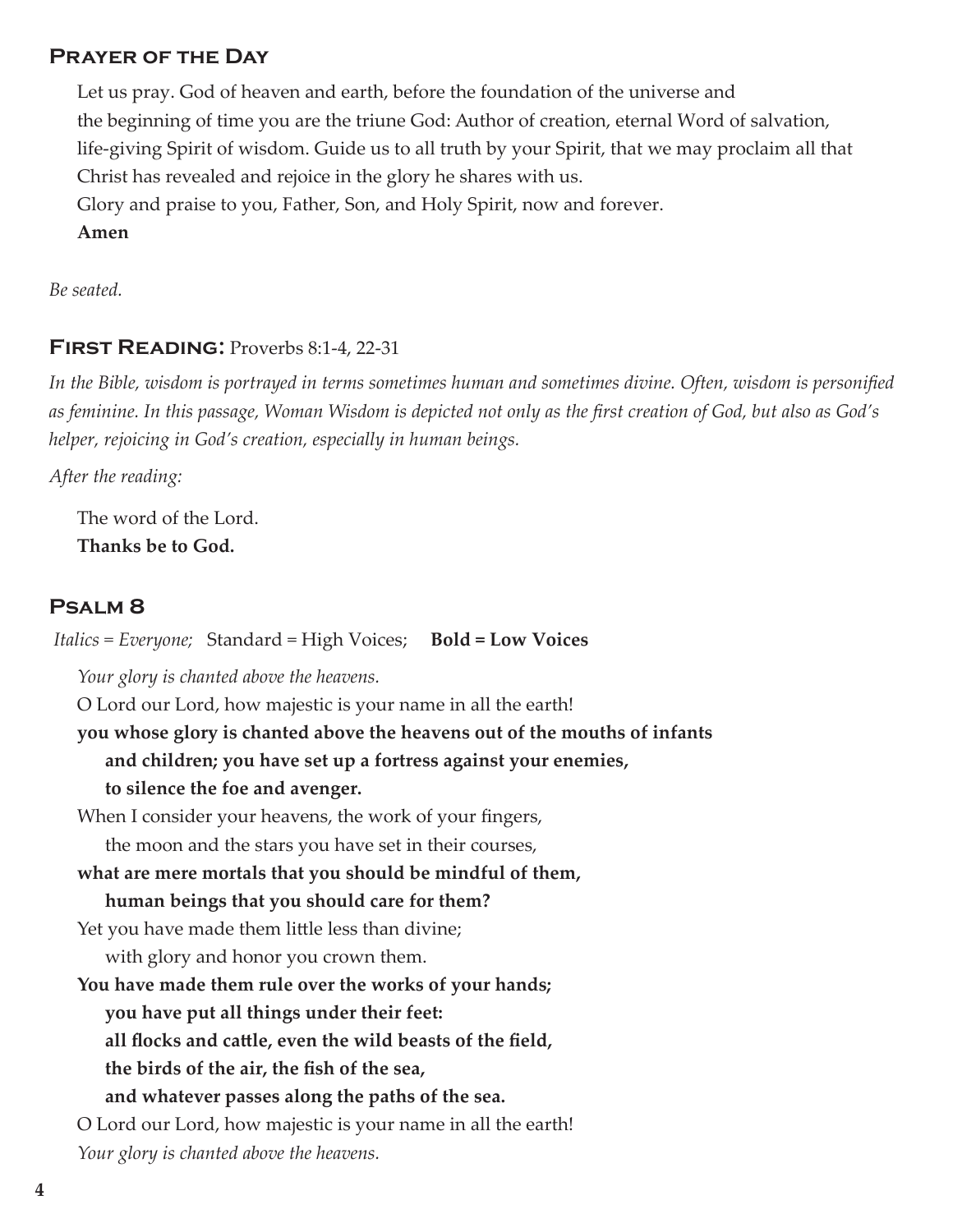### SECOND READING: Romans 5:1-5

*Paul describes the life of faith with reference to God, Jesus, and the Holy Spirit. Even now, we have peace with God through Jesus, and our hope for the future is grounded in the love of God that we experience through Christ's Holy Spirit.*

*After the reading:*

The word of the Lord. **Thanks be to God.**

## Teaching Time for All God's Children

*Please stand as you are able.*

## Gospel Acclamation



## THE HOLY GOSPEL: John 16:12-15

*Jesus prays that the life of his followers will be characterized by an intimate unity of identity with God. To be so identified with God means also to share in God's mission: to proclaim the word that will bring others into this same unity.*

The Holy Gospel according to John. **Glory to you, O Lord.**

*After the reading:*

The Gospel of the Lord. **Praise to you, O Christ.**

#### **SERMON**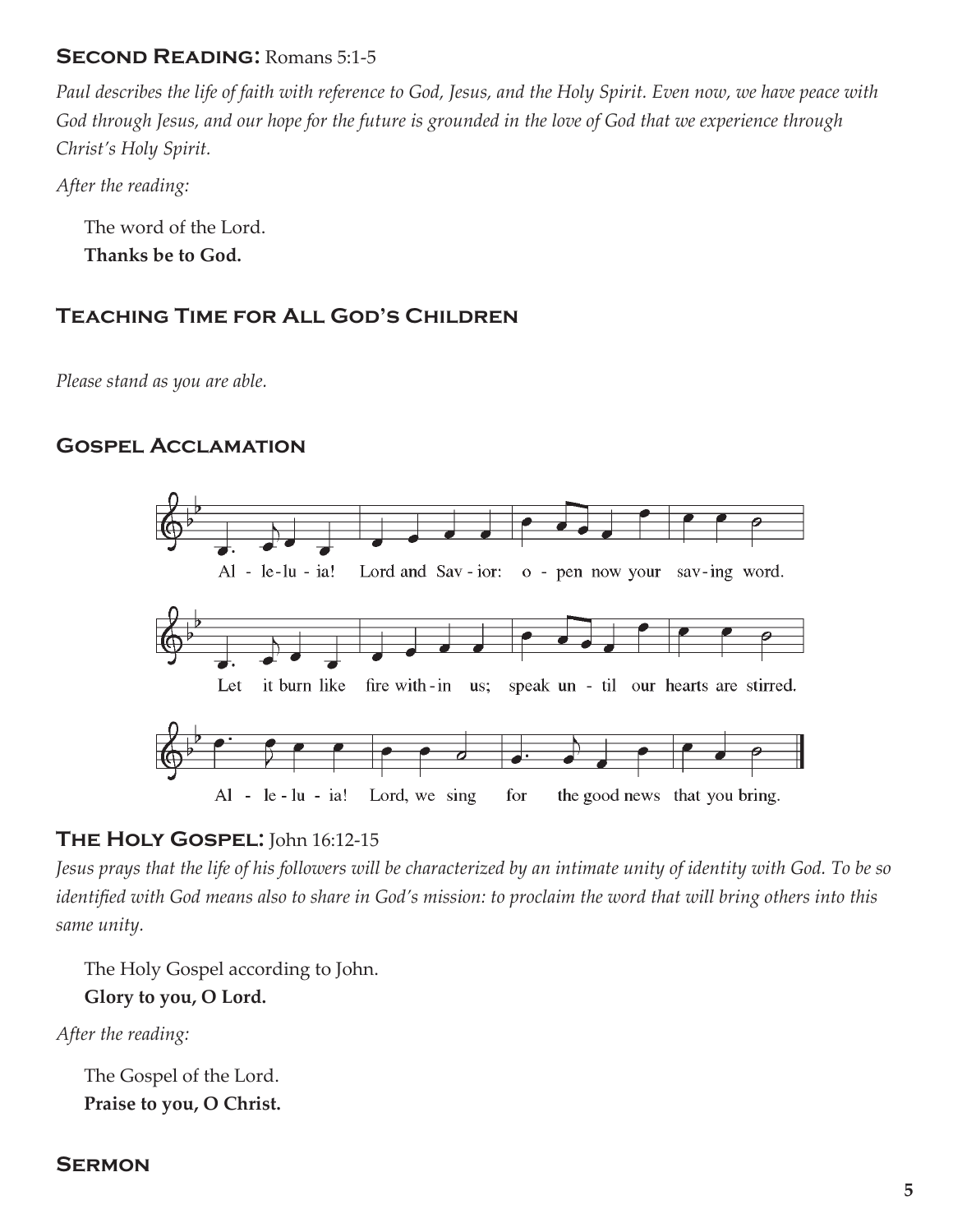#### **HYMN OF THE DAY - Come, Join the Dance of Trinity**



Text: Richard Leach, b. 1953 Music: KINGSFOLD, English folk tune Text © 2001 Selah Publishing Co., Inc. www.selahpub.com. All rights reserved. Used by permission.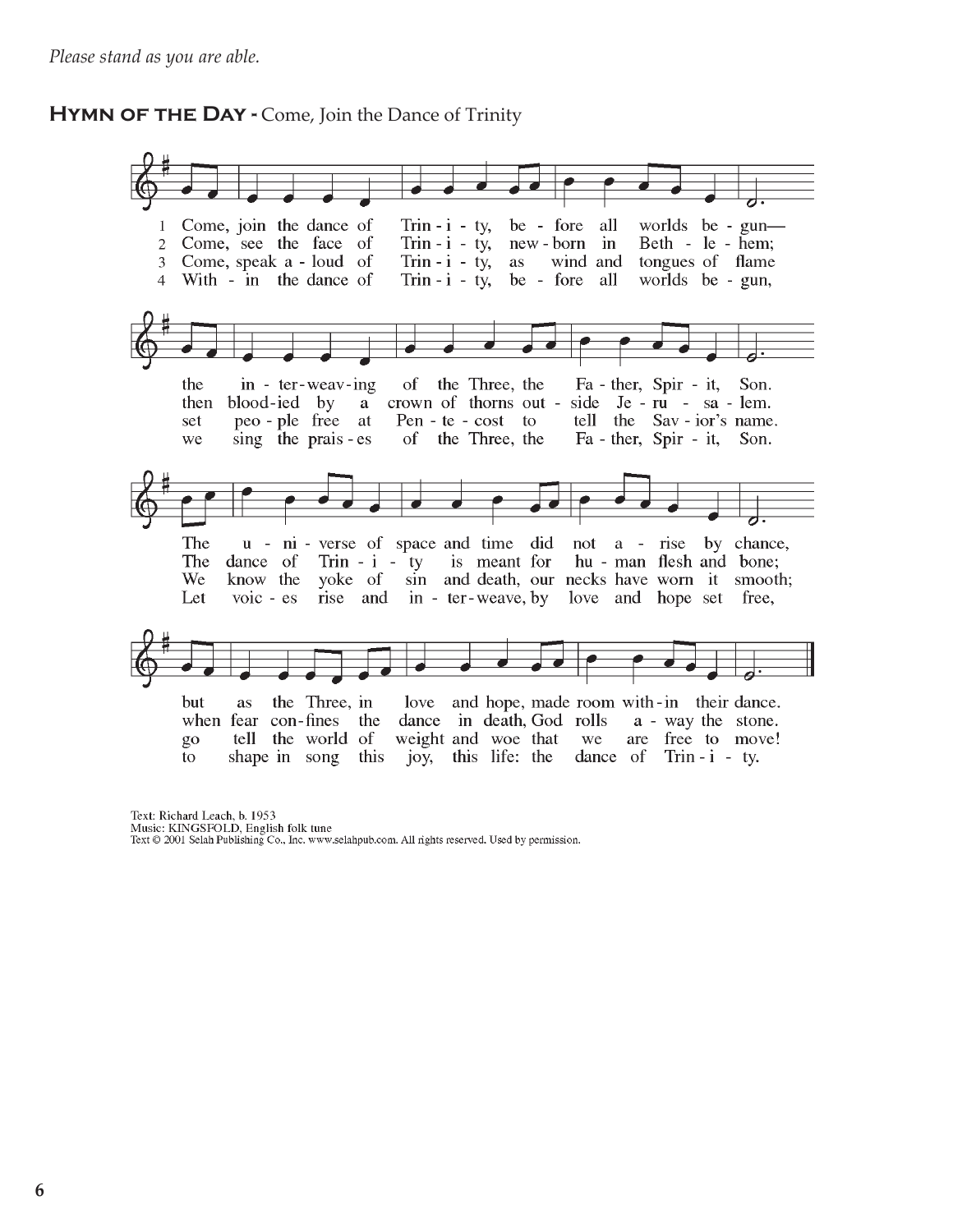#### Apostles' Creed

**I believe in God, the Father almighty, creator of heaven and earth. I believe in Jesus Christ, God's only Son, our Lord, who was conceived by the Holy Spirit, born of the virgin Mary, suffered under Pontius Pilate, was crucified, died, and was buried; he descended to the dead. On the third day he rose again; he ascended into heaven, he is seated at the right hand of the Father, and he will come to judge the living and the dead. I believe in the Holy Spirit, the holy catholic Church, the communion of saints, the forgiveness of sins, the resurrection of the body, and the life everlasting. Amen**

#### Prayers of Intercession

United in Christ and guided by the Spirit, we pray for the church, the creation, and all in need.

*After a brief silence each petition concludes:*

God, of grace, **hear our prayer.**

*After the final petition:*

God of every time and place, in Jesus' name and filled with your Holy Spirit, we entrust these spoken prayers and those in our hearts into your holy keeping. **Amen** 

### **PEACE**

The peace of the Lord be with you always. **And also with you.**

*Please greet one another from a distance and then remain standing.*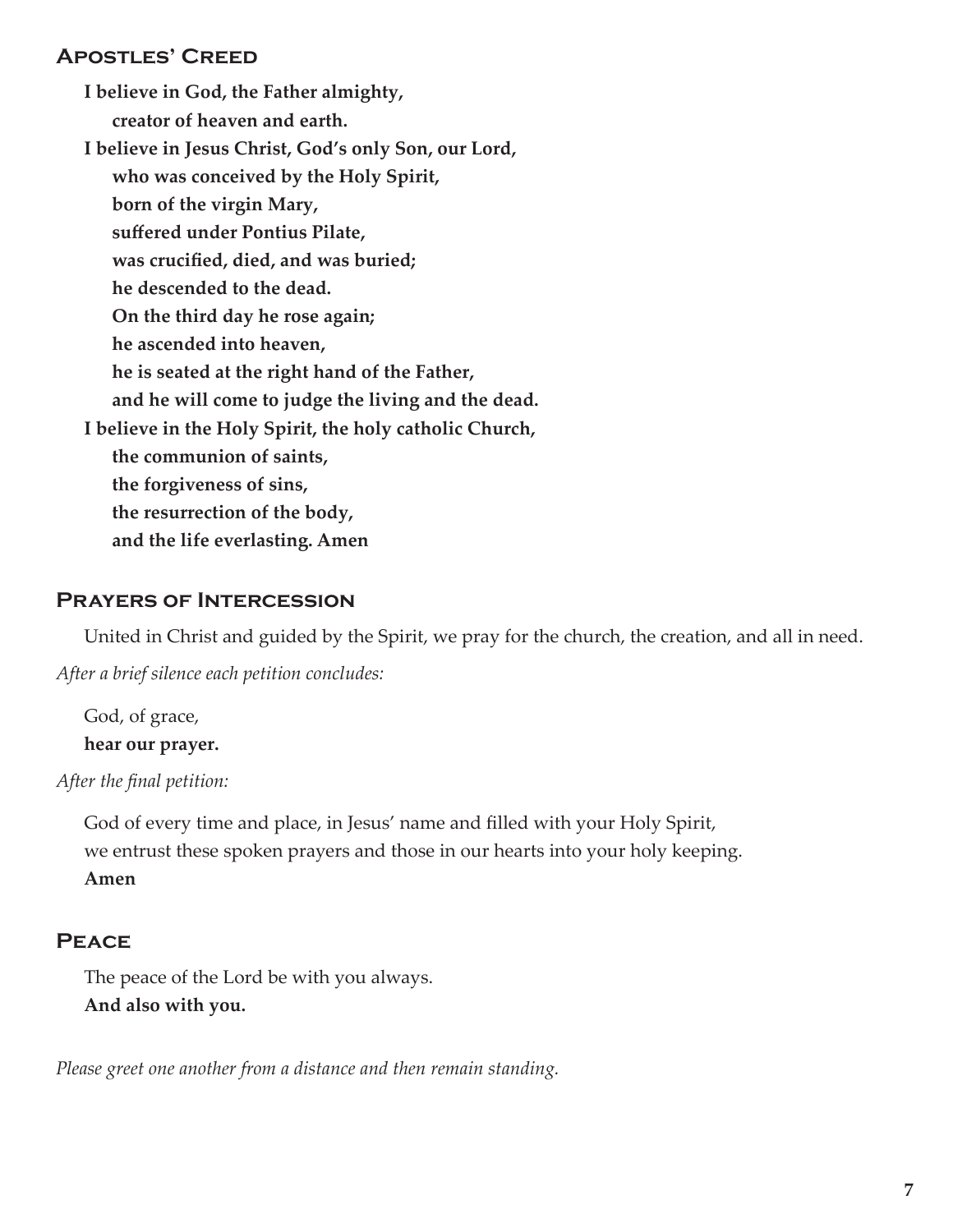### Offering Prayer

God of abundance:

you have set before us a plentiful harvest. As we feast on your goodness, strengthen us to labor in your field, and equip us to bear fruit for the good of all, in the name of Jesus,

**Amen**

## Great Thanksgiving



#### Proper Preface

It is indeed right, ...we praise your name and join their unending hymn:

#### **SANCTUS**

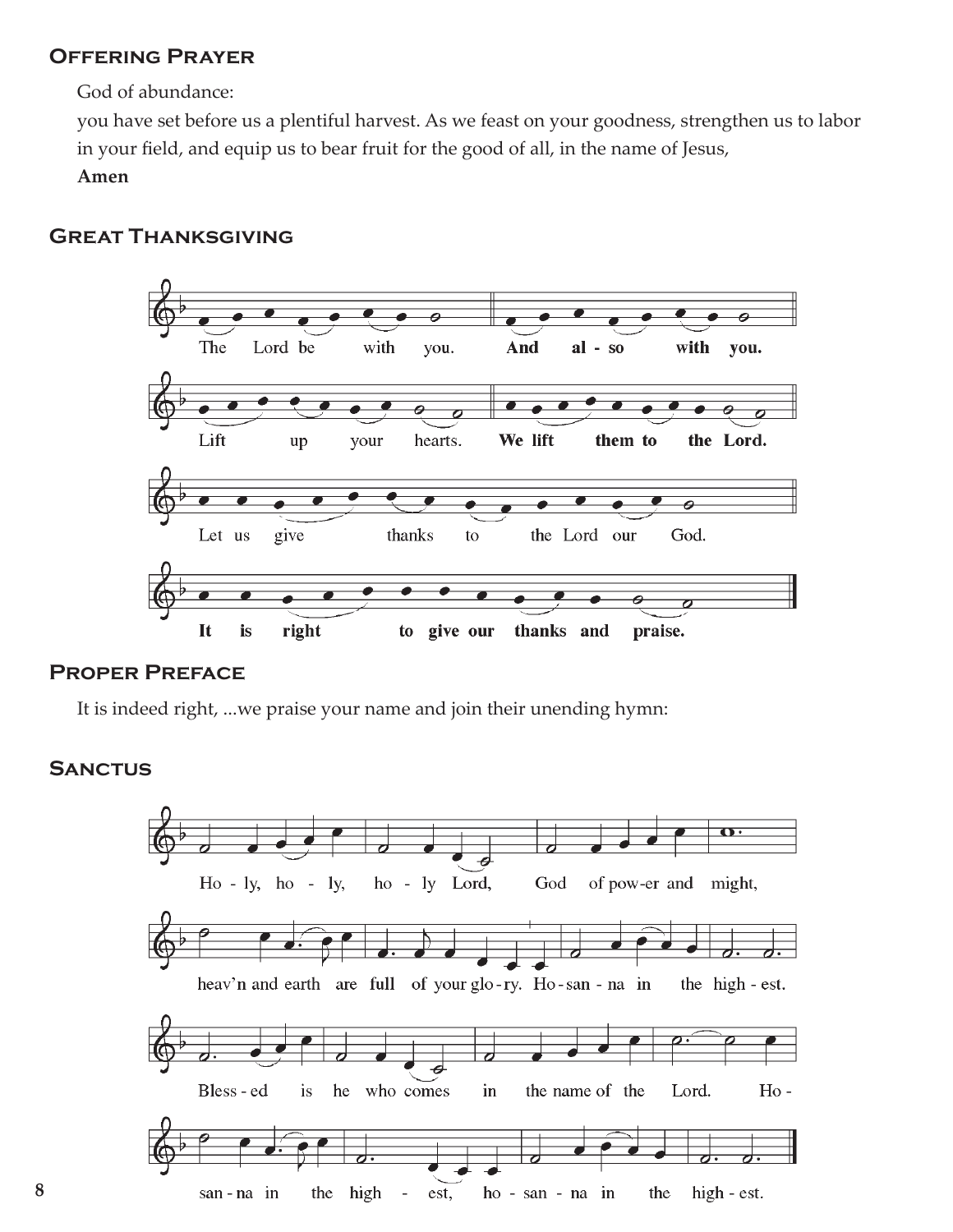## Thanksgiving at the Table

O God triune, how majestic...we creatures of dust join in the ancient song: The earth is full of your glory. **The earth is full of your glory.** O God triune, you took on our flesh...we mortals sing our song: The earth is full of your glory. **The earth is full of your glory.** We praise you for the heart of Jesus,...we your children unite in this song: The earth is full of your glory. **The earth is full of your glory.** O God triune, you create the worlds,...to praise you again: The earth is full of your glory. **The earth is full of your glory.** Amen, and amen. **Amen, and amen.**

## Lord's Prayer

Gathered into one by the Holy Spirit, let us pray as Jesus taught us.

**Our Father in heaven, hallowed be your name, your kingdom come, your will be done, on earth as in heaven. Give us today our daily bread. Forgive us our sins as we forgive those who sin against us. Save us from the time of trial and deliver us from evil. For the kingdom, the power, and the glory are yours, now and forever. Amen**

#### Invitation to Communion

In Christ's presence there is fullness of joy. Come to the banquet.

*Be seated.*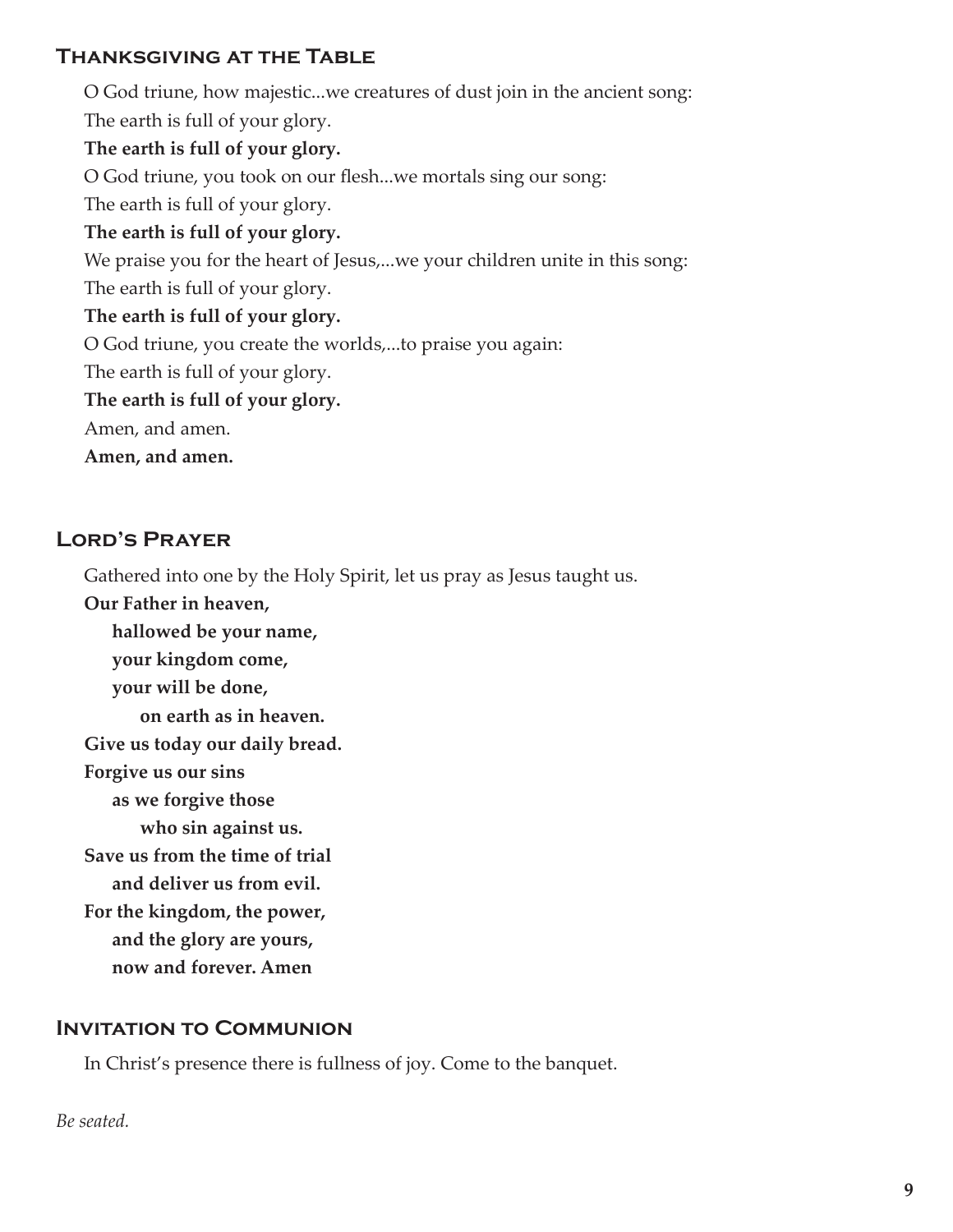### **DISTRIBUTION**

*Following the direction of the usher, approach the altar, maintaing a safe distance between households. Please ask your server if you need a gluten-free wafer or prefer grape juice. As you return to your seat, place your empty glass in the corner basket. Those not partaking of communion are invited to come forward for a blessing. If you are unable to approach the altar for communion, inform the usher and the sacrament will be brought to you.* 

*After all have received Communion, please stand as you are able.*

### **TABLE BLESSING**

The body and blood of our Lord Jesus Christ strengthen you and keep you in his grace. **Amen**

#### Prayer after Communion

Let us pray. Life-giving God, through this meal you have bandaged our wounds and fed us with your mercy. Now send us forth to live for others, both friend and stranger, that all may come to know your love. This we pray in the name of Jesus. **Amen**

#### **BLESSING**

The God of peace, Father,  $\pm$  Son, and Holy Spirit, bless you, comfort you, and show you the path of life this day and always. **Amen**

**SENDING HYMN - Holy God, We Praise Your Name - see page 11** 

#### **DISMISSAL**

Go in peace. Love your neighbor. **Thanks be to God.**

## **POSTLUDE**

*Holy God, We Praise Your Name Paul Manz*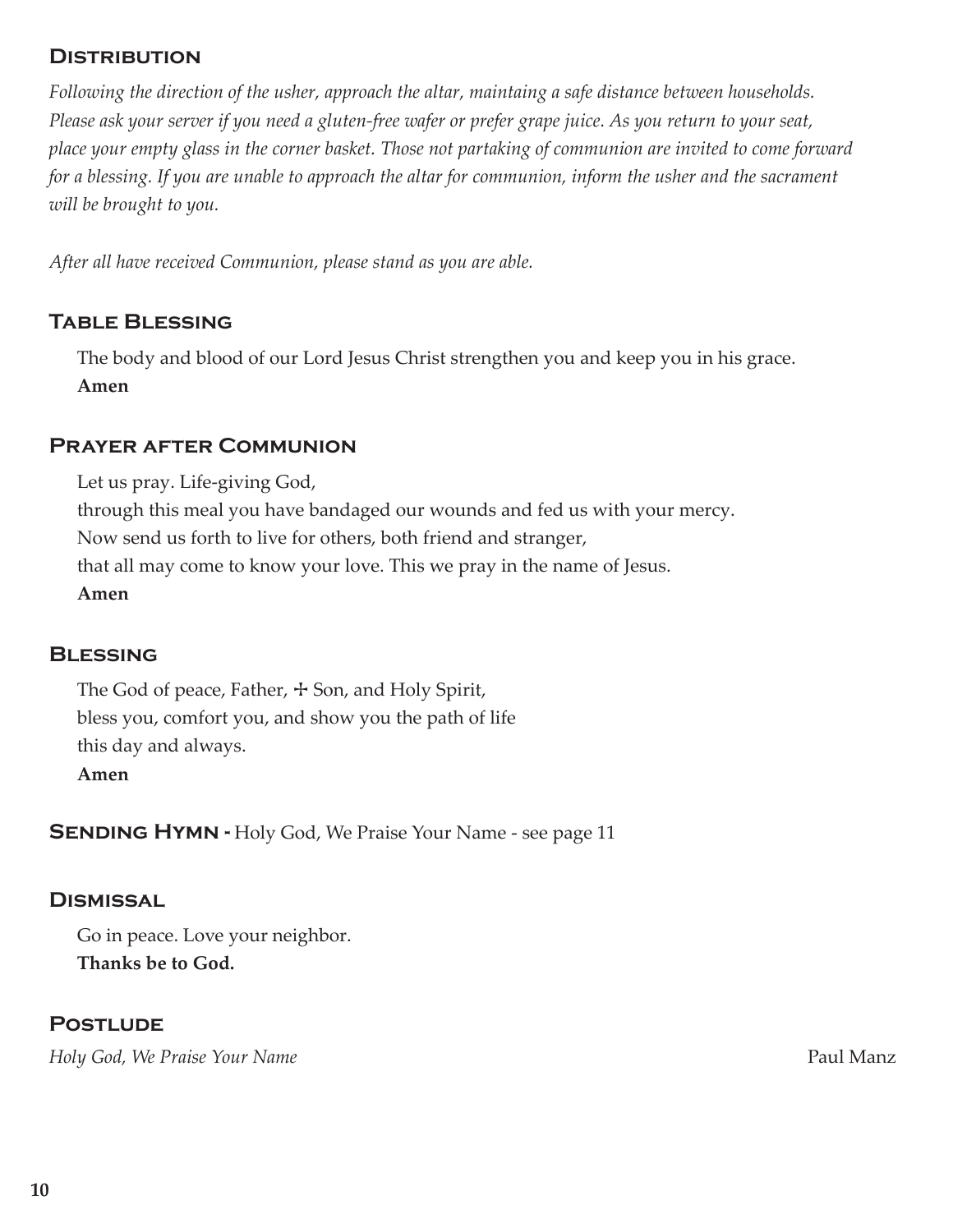

Text: source unknown; tr. Clarence A. Walworth, 1820-1900 Music: GROSSER GOTT, Katholisches Gesangbuch, Vienna, 1774